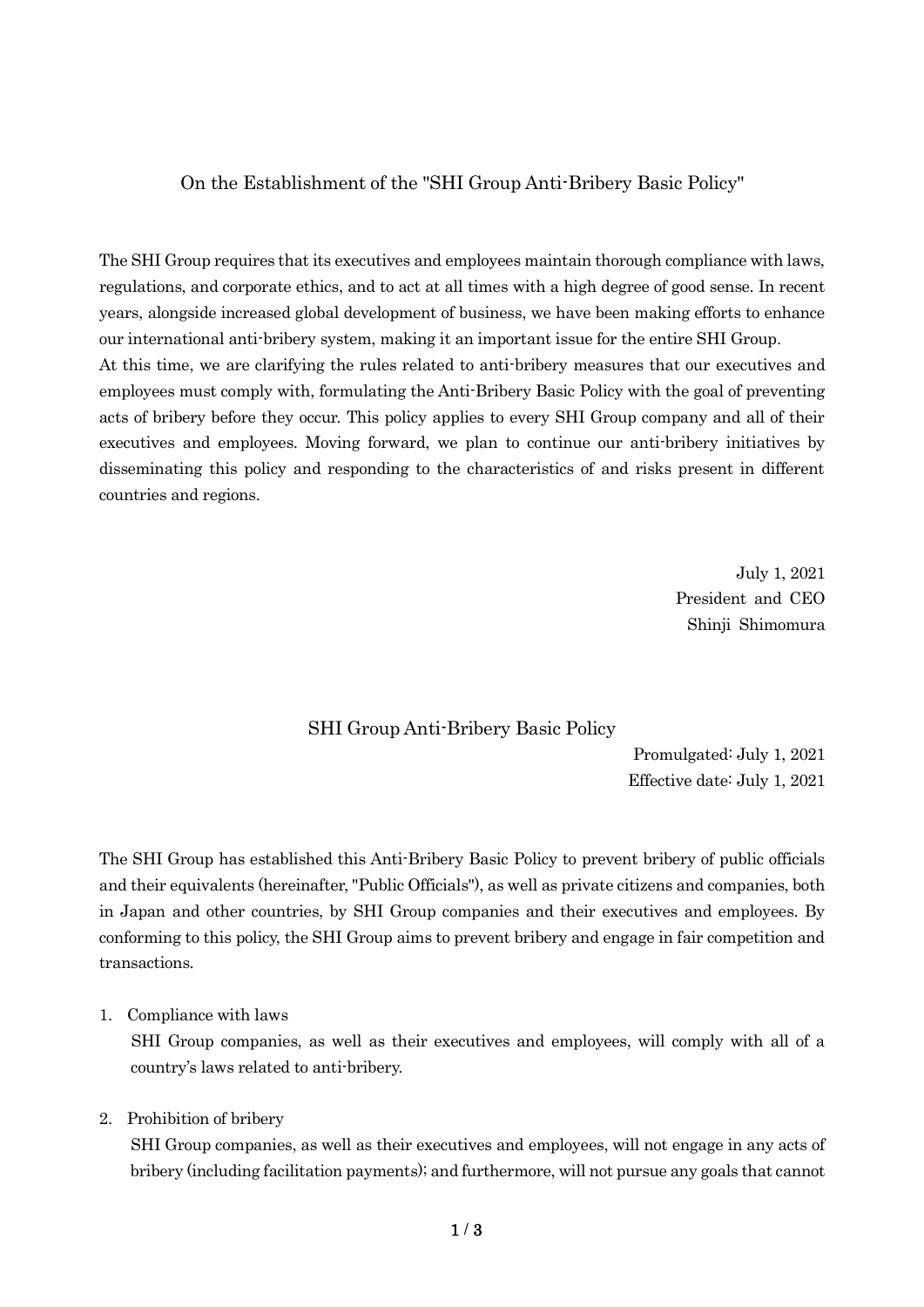be accomplished without the aid of acts of bribery. In the event that an SHI Group company, its executive, or employee is requested to provide unlawful benefits to a Public Official or to a private citizen or private company in any of the countries or regions in which the SHI Group conducts business, the SHI Group company, executive, or employee will firmly reject the request and report the incident as necessary to the appropriate authorities.

### 3. Prohibition of bribery via third parties

When an SHI Group company conducts business through a third party such as an agent or consultant, or conducts business in partnership with a third party, the SHI Group company will approve it after verifying that the standards provided in the SHI Group company's regulations are met and that compensation is commensurate with the work performed. Further, the SHI Group company will implement measures to prevent bribery through the third party, such as by including anti-bribery clauses in the contract with the third party.

In addition, payments made to third parties are prohibited from being used entirely or partially for bribery, bribery-related acts, or acts that might constitute bribery. SHI Group companies and their executives and employees are prohibited from instructing third parties to commit acts of bribery, as well as instigating or assisting any such acts.

### 4. Prohibition of excessive entertainment and gifts

If an SHI Group company or its executive or employee provides anyone with entertainment or gifts, they will comply with all relevant laws and company regulations. Any entertainment or gifts shall not be extravagant or excessive in light of socially acceptable norms.

# 5. Proper procedures and keeping of records

When appointing third parties such as an agent or consultant, or conducting business in partnership with a third party, or providing entertainment and gifts, SHI Group companies will properly conduct and appropriately keep the records of the inspection, approval, and decisionmaking procedures and accounting processes in accordance with company regulations.

### 6. Bribery prevention training

SHI Group companies will provide ongoing training to their executives and employees in order to disseminate bribery prevention efforts.

# 7. Whistleblower system

SHI Group companies will implement and operate a whistleblower system to swiftly identify bribery and take corrective action.

### 8. Monitoring and ongoing improvement

SHI Group companies will monitor their own compliance with this Anti-Bribery Basic Policy and other company regulations related to bribery prevention, as well as monitoring compliance by